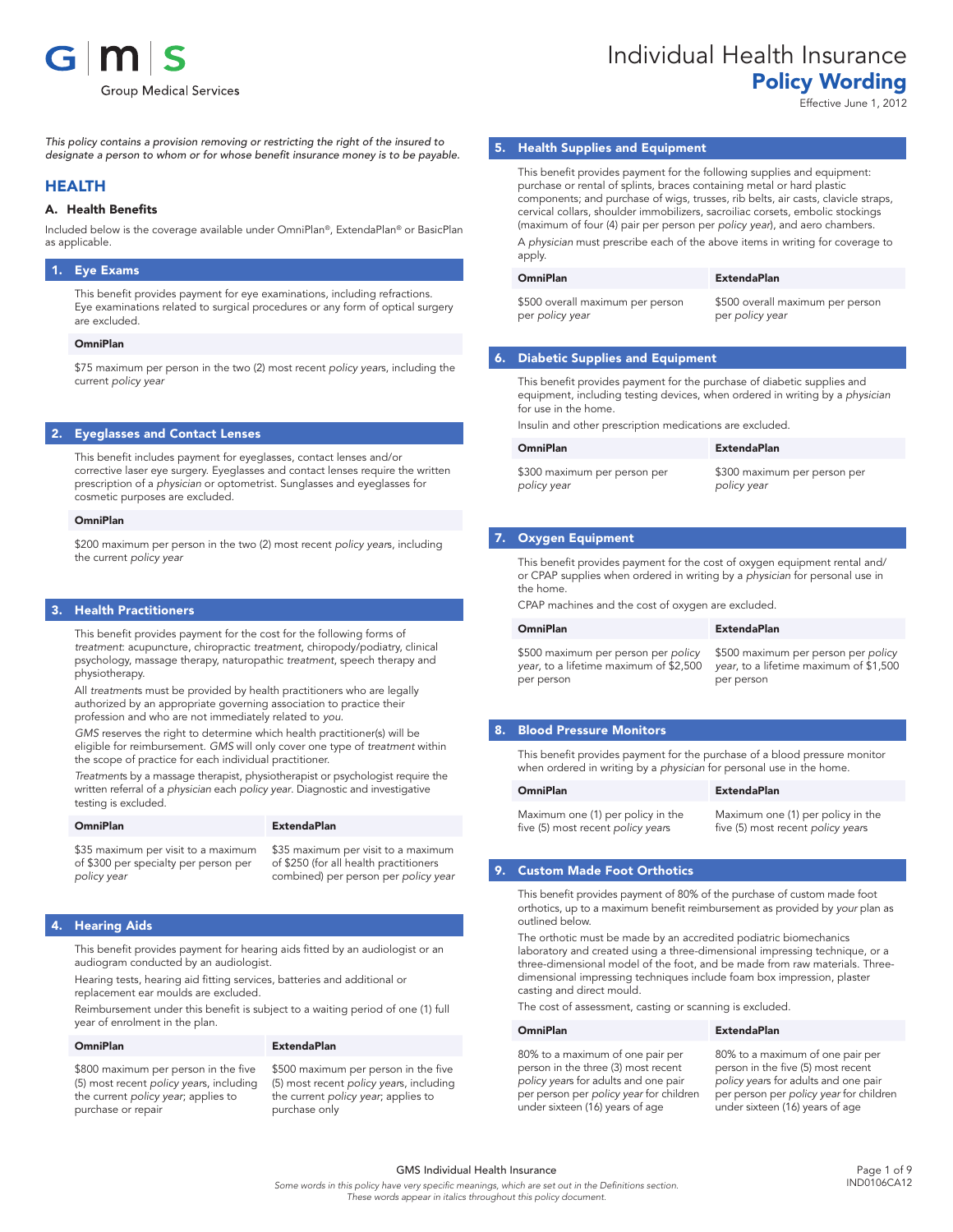#### 10. Therapeutic Shoes

This benefit provides payment for the purchase, repair, or replacement of customized therapeutic shoes.

A written prescription, including a medical diagnosis, is required from an orthopaedic *surgeon*, podiatrist, pedorthist, orthotist, chiropodist, or an attending *physician*.

The shoe must be custom built, specifically designed or melded, or permanently modified for the covered person and supplied by a certified pedorthist, orthotist, or chiropodist/podiatrist. The receipt must be completely itemized, with the type of shoe including all modifications done.

Sandals, runners or boots, or any shoes that have pointed toes are excluded.

| <b>OmniPlan</b> <sup>®</sup> | <b>ExtendaPlan</b> ®         |
|------------------------------|------------------------------|
| \$225 maximum per person per | \$225 maximum per person per |
| policy year                  | policy year                  |

#### 11. Mobility Aids

This benefit provides payment for the following mobility aids: canes, reaching aids, raised toilet seats, grab bars, bathtub/toilet safety rails, and bathtub/ transfer benches.

Receipts must be accompanied by a *physician*'s letter confirming necessity and that they are intended for personal use in the home. Canes and reaching aids will also be reimbursed if used in personal care homes and nursing homes.

| <b>OmniPlan</b>              | <b>ExtendaPlan</b>           |
|------------------------------|------------------------------|
| \$300 maximum per person per | \$300 maximum per person per |
| policy year                  | policy year                  |

#### 12. Ostomy Supplies

This benefit provides payment for ostomy supplies when required for use in the home.

| <b>OmniPlan</b>              | <b>ExtendaPlan</b>           |
|------------------------------|------------------------------|
| \$300 maximum per person per | \$300 maximum per person per |
| policy year                  | policy year                  |

#### 13. Funeral Expenses

This benefit provides payment for funeral expenses provided the death is *accidental* and not the result of sickness or disease, either as cause or effect. *GMS* requires a death certificate, a satisfactory statement of death such as a *physician*'s letter and receipts for the funeral expenses.

#### OmniPlan

\$4,000 maximum per person

#### 14. Out-of-Province Referral

This benefit provides payment for *physician*, anaesthetic, radiology, laboratory, *hospital* and ambulance services outside *your province of residence* for *treatment* which is not available in *your province of residence*, when recommended in writing by a specialist *physician*.

The claim must have prior written approval from *GMS*. *GMS* will not approve payment for *treatment* where there are provincially funded *treatment* options in *your province of residence*.

Payment will not be made for *treatment* related to any condition, disease or illness that existed in the twelve (12) months prior to the *policy effective date*. Referrals for *treatment* outside Canada are excluded.

#### OmniPlan ExtendaPlan

\$50,000 lifetime maximum per person \$50,000 lifetime maximum per person

### 15. Ambulance

This benefit provides payment for *emergency* transport by licensed professional road ambulance to the nearest *hospital* or health centre equipped to provide the necessary *emergency* in-patient and out-patient *treatment*.

Road ambulance transport returning *you* to *your* place of permanent residence, if bedridden at the time of discharge, will be reimbursed up to 50% of the cost.

Payment for transportation to *physician*s' offices and medical clinics is excluded.

| <b>OmniPlan</b> | <b>ExtendaPlan</b> | <b>BasicPlan</b> |
|-----------------|--------------------|------------------|
| Unlimited       | Unlimited          | \$2,000          |

#### 16. Air Ambulance

This benefit provides payment for *emergency* transport by a licensed professional air ambulance to the nearest *hospital* or health centre equipped to provide the necessary *emergency* in-patient and out-patient *treatment*, when authorized by a *physician*.

The service must occur within *your province of residence* and must have prior *GMS* approval.

| <b>OmniPlan</b> | <b>ExtendaPlan</b> | <b>BasicPlan</b> |
|-----------------|--------------------|------------------|
| Unlimited       | Unlimited          | Unlimited        |

#### 17. Casts and Crutches

This benefit provides payment of the cost for fibreglass casts and for the purchase or rental of crutches.

| <b>OmniPlan</b> | <b>ExtendaPlan</b> | <b>BasicPlan</b> |
|-----------------|--------------------|------------------|
| Unlimited       | Unlimited          | Unlimited        |

#### 18. Preferred Hospital Room

This benefit provides reimbursement of private or semi-private *hospital* room costs. The *benefit effective date* must precede the *hospital* admittance date. Stays for convalescent and respite care are excluded.

| <b>OmniPlan</b>                                                                                                     | <b>ExtendaPlan</b>                            | <b>BasicPlan</b>                            |
|---------------------------------------------------------------------------------------------------------------------|-----------------------------------------------|---------------------------------------------|
| Maximum 45 days per<br>person per policy year,<br>to an overall maximum<br>of \$3,500 per person per<br>policy year | \$1,000 maximum per<br>person per policy year | \$500 maximum per<br>person per policy year |

#### 19. Private Duty Nursing

This benefit provides payment of 80% of private duty nursing costs up to a maximum benefit reimbursement as provided by *your* plan as outlined below. Services must be ordered in writing by a *physician*. Services must be rendered by a registered nurse or licensed practical nurse, who is not immediately related to *you* or who does not ordinarily reside in *your* home.

For policies where in-home care is included, the nursing services must commence immediately following *your* release from the *hospital* and be consistent with the *treatment* of the condition for which *you* were hospitalized. Nursing services rendered in licensed institutional-type facilities are excluded. The *benefit effective date* must precede the *hospital* admittance date.

| <b>OmniPlan</b>                                                            | <b>ExtendaPlan</b>                                                         | <b>BasicPlan</b>                                                         |
|----------------------------------------------------------------------------|----------------------------------------------------------------------------|--------------------------------------------------------------------------|
| 80% to \$5,000                                                             | 80% to \$3,000                                                             | 80% to \$1,500                                                           |
| maximum per person<br>per policy year; includes<br>in-hospital and in-home | maximum per person<br>per policy year; includes<br>in-hospital and in-home | maximum per person<br>per policy year; includes<br>in-hospital care only |
| palliative care                                                            | palliative care                                                            |                                                                          |

GMS Individual Health Insurance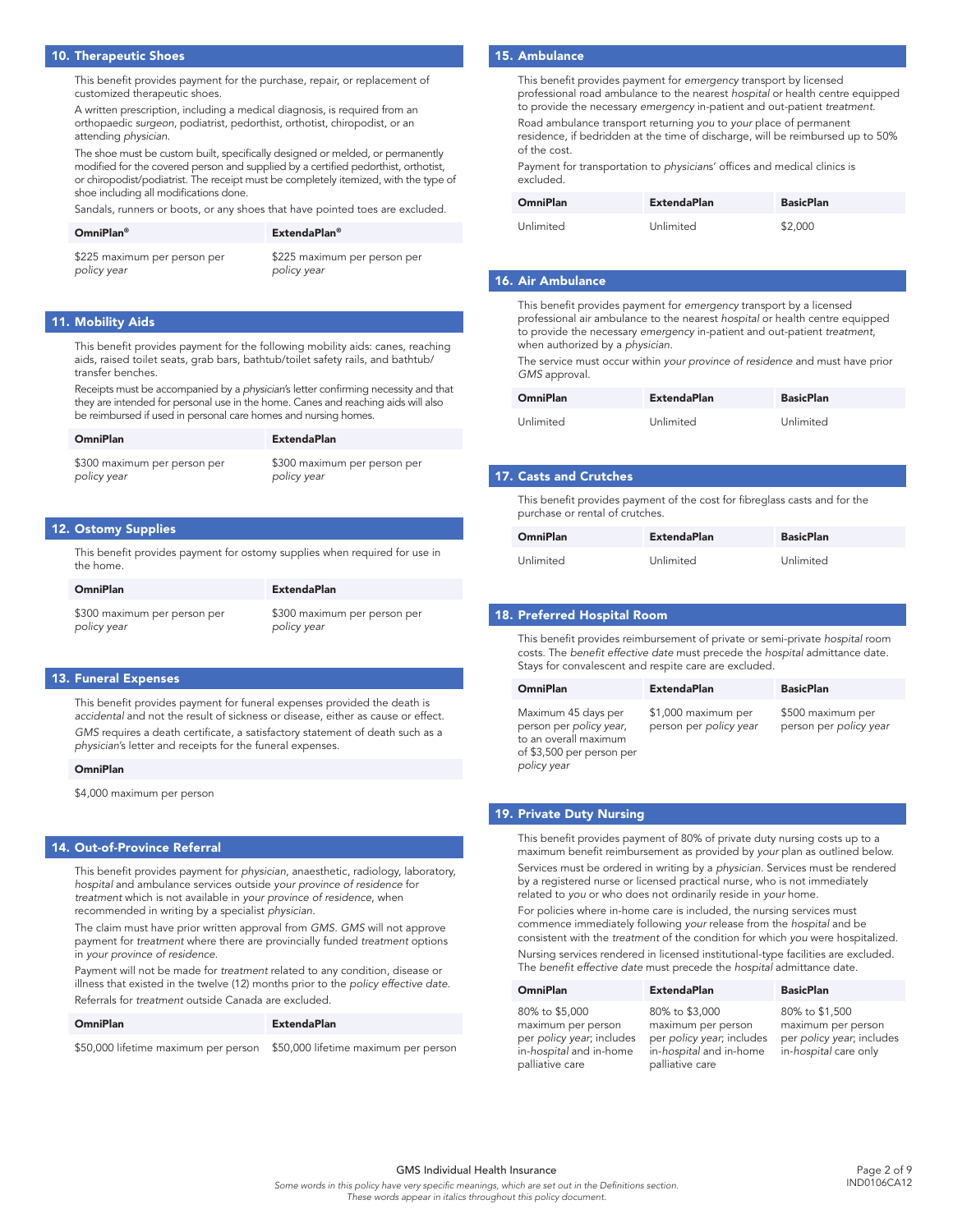#### 20. In-Hospital Drugs

This benefit provides payment for the cost of prescription drugs, which are not covered by *your* provincial prescription drug service plan, when supplied and administered by a *hospital* to in-patients.

Fertility drugs, drugs for *treatment* of sexual dysfunction, lifestyle drugs, experimental drugs, diet drugs, drugs used for cosmetic purposes, drugs normally available over the counter and drugs used for the cessation of smoking are excluded.

| <b>OmniPlan<sup>®</sup></b> | <b>ExtendaPlan®</b>    | <b>BasicPlan</b>       |
|-----------------------------|------------------------|------------------------|
| \$2,000 maximum per         | \$1,000 maximum per    | \$1,000 maximum per    |
| person per policy year      | person per policy year | person per policy year |

#### 21. Accidental Injury to Natural Teeth

This benefit provides payment for the services of a *dentist* necessitated by *accidental* injury, such as a direct blow to the mouth, but not by an object placed in the mouth.

The injury must have occurred during the *policy year*. The injury must be reported to *GMS* within six (6) months of the *accident* occurring and coverage must be in place and continuous from the date of injury to the date that dental services are provided in order for this benefit to be payable.

Reimbursement will be in accordance with the *dental fee guide* for *your province of residence* in effect at the time that the services are rendered. Services totalling \$500 or more must have prior approval from *GMS*. All services must be completed within twelve (12) months of the date of injury.

Dental implants are excluded.

| <b>OmniPlan</b>     | <b>ExtendaPlan</b>  | <b>BasicPlan</b>  |
|---------------------|---------------------|-------------------|
| \$5,000 maximum per | \$2,000 maximum per | \$500 maximum per |
| injury              | injury              | injury            |

#### 22. Wheelchairs, Motorized Scooters and Adjustable Beds

This benefit provides payment for the purchase or rental of wheelchairs (including geriatric chairs with a 24" or greater wheel size), motorized scooters, and/or adjustable beds when ordered in writing by a *physician*. Reimbursement under this benefit is subject to a waiting period of one (1) full year of enrolment in the plan.

Adjustable beds for individuals confined to, or resident in an active treatment hospital, a convalescent facility, a nursing home, an extended care facility, a rehabilitation centre, a rest home or personal care home are excluded.

| <b>OmniPlan</b>          | <b>ExtendaPlan</b>       | <b>BasicPlan</b>         |
|--------------------------|--------------------------|--------------------------|
| \$1,000 maximum per      | \$750 maximum per        | \$500 maximum per        |
| policy in the five (5)   | policy in the five (5)   | policy in the five (5)   |
| most recent policy years | most recent policy years | most recent policy years |

### 23. Artificial Limbs, Eyes and Larynx

This benefit provides payment for the purchase of artificial limbs, eyes and/or larynx.

Myoelectric limbs are excluded.

| <b>OmniPlan</b>        | <b>ExtendaPlan</b>     | <b>BasicPlan</b>       |
|------------------------|------------------------|------------------------|
| \$5,000 maximum per    | \$5,000 maximum per    | \$5,000 maximum per    |
| person per policy year | person per policy year | person per policy year |

#### 24. Patient Walkers

This benefit provides payment of 80% of the cost to purchase or rent patient walkers, up to a maximum benefit reimbursement as provided by *your* plan as outlined below.

A written *physician*'s referral is required.

| <b>OmniPlan</b>                                                                | <b>ExtendaPlan</b>                                                             | <b>BasicPlan</b>                                                               |
|--------------------------------------------------------------------------------|--------------------------------------------------------------------------------|--------------------------------------------------------------------------------|
| 80% to \$300 maximum<br>per policy in the five (5)<br>most recent policy years | 80% to \$300 maximum<br>per policy in the five (5)<br>most recent policy years | 80% to \$300 maximum<br>per policy in the five (5)<br>most recent policy years |

#### 25. Breast Prosthesis

This benefit provides payment for the purchase of an artificial breast prosthesis.

A written *physician*'s referral is required for bilateral mastectomy patients. Surgical brassieres are excluded.

| <b>OmniPlan</b>          | <b>ExtendaPlan</b>       | <b>BasicPlan</b>         |
|--------------------------|--------------------------|--------------------------|
| \$325 maximum for single | \$325 maximum for single | \$175 maximum for single |
| mastectomy patients      | mastectomy patients      | mastectomy patients      |
| or \$650 maximum for     | or \$650 maximum for     | or \$350 maximum for     |
| bilateral mastectomy     | bilateral mastectomy     | bilateral mastectomy     |
| patients; in the two (2) | patients; in the two (2) | patients; in the two (2) |
| most recent policy years | most recent policy years | most recent policy years |

#### B. Health Benefit Terms and Conditions

- 1. Reimbursement for goods and services purchased will be based on *reasonable and customary* charges within *your province of residence*.
- 2. Goods may be purchased anywhere within Canada. Vision goods may be purchased worldwide. Reimbursement will be based on the lowest of either the purchase price or the available price within *your province of residence*.
- 3. Reimbursement for goods and services is based on Canadian currency.
- 4. For BasicPlan and ExtendaPlan, services must be provided within *your province of*  residence. For OmniPlan, services may be provided anywhere within Canada.

#### ADDITIONAL COVERAGE OPTIONS

The following lists eligible benefits provided for in *GMS*'s Annual Travel, Dental Care, Prescription Drug, Prescription Drug Enhanced and Hospital Cash *additional coverage options*. These options can be added to *your* OmniPlan, ExtendaPlan or BasicPlan for an additional premium.

#### ANNUAL TRAVEL

#### IMPORTANT NOTICE

- Travel insurance is designed to cover losses resulting from sudden, unexpected and unforeseeable circumstances. It is important that *you* read and understand *your* policy before *you* travel, as *your* coverage may be subject to certain exclusions or limitations.
- A pre-existing medical exclusion applies to medical conditions and/or symptoms that existed prior to *your* travel. Check the policy to see how this applies to *you*.
- Should any changes in *your* health occur after the application date and prior to the *effective date*, *GMS* must be contacted and the application updated.
- In the event of an *accident*, injury or sickness, your prior medical history may be reviewed when a claim is reported.
- Your policy provides travel assistance for medical emergencies. If you experience a medical *emergency*, *you* must notify our assistance centre prior to *treatment*, where possible, and no later than twenty-four (24) hours after receiving medical *treatment* or being admitted to *hospital*. *Your* policy may limit benefits should *you* not contact the assistance centre.

### PLEASE READ YOUR POLICY CAREFULLY AT THE TIME OF PURCHASE

If *you* have purchased the Annual Travel additional coverage option, the following travel benefits are available.

Travel benefits are designed to cover losses resulting from sudden, unexpected and unforeseeable circumstances. It is important that *you* read and understand *your* policy before *you* travel, as *your* coverage is subject to certain exclusions and limitations.

#### A. Travel Benefits

Travel benefits include:

1. Hospitalization - provides payment for *hospital* accommodations, up to semiprivate rooms, and *hospital* services and supplies necessary for the *emergency* care during hospitalization.

One follow-up visit (excluding on-going *treatment*) is covered in situations where the medical process in dealing with the *emergency* requires such a follow-up visit. The follow-up visit must take place within fourteen (14) days of the initial *emergency*.

- 2. Medical Services provides payment for *treatment* by a *physician* or *surgeon*.
- 3. Diagnostic Services provides payment for x-rays and other diagnostic tests. Magnetic resonance imaging, computerized axial tomography scans, sonograms, ultrasounds and biopsies are excluded unless pre-authorized by *GMS*.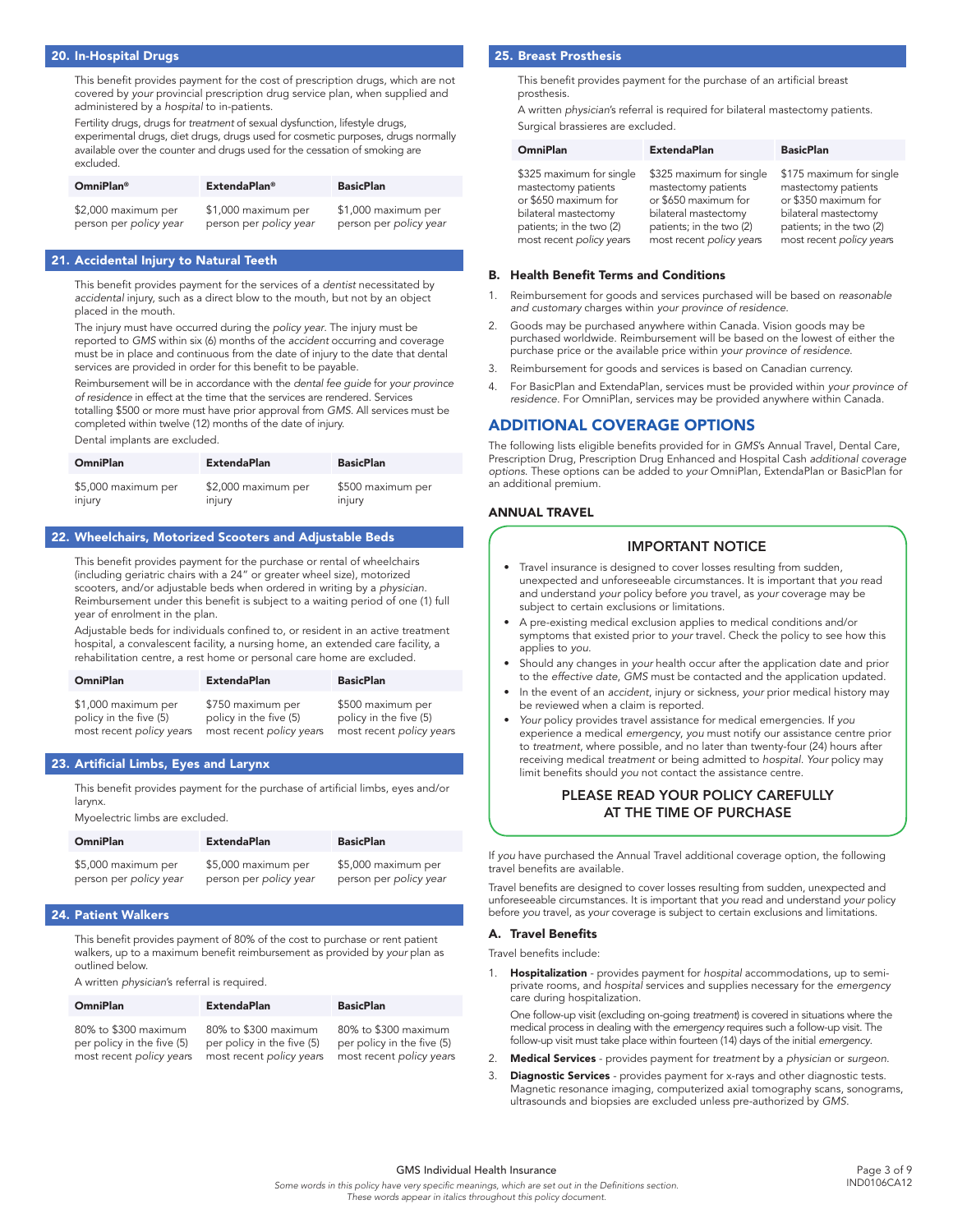- 4. Out-Patient Treatment provides payment for out-patient *emergency* room expenses.
- 5. Prescription Drugs provides payment for drugs and medication obtained on the prescription of the attending *physician* and supplied by a licensed pharmacist, to a maximum of a thirty (30) day prescription.

Drugs or medications that are lost, stolen or damaged during a trip are covered up to a maximum of \$50 per person. Any associated *physician*'s expenses related to lost, stolen or damaged drugs or medications are excluded.

- 6. Private Duty Nursing provides payment, to a maximum of \$5,000 per person, for the professional services of a registered nurse (non-*family* member) for private duty nursing while hospitalized during an acute *emergency* illness or injury.
- 7. **Ambulance** covers expenses for the use of a licensed road ambulance in an *emergency* situation that requires immediate transportation to the nearest *hospital* where adequate facilities are available.
- Air Ambulance provides payment for the use of an air ambulance or regularly scheduled airline to transport *you* back to *your province of residence* for further in-*hospital treatment*, upon the written recommendation of the attending *physician* and with prior *GMS* approval. Helicopter transport is excluded.
- 9. Remote Evacuation provides payment, to a maximum of \$5,000 per person, for *your* evacuation from a mountainous region, remote location or sea to the nearest, most accessible *hospital*.
- 10. Special Attendant provides payment for one return trip economy airfare for a medical attendant, if medically necessary and pre-approved by *GMS*, to accompany *you* back to *your province of residence*. The attendant must not be a friend, relative, associate or other person who was travelling with *you* when the *emergency* occurred.
- 11. Return of Family member provides payment for a one-way economy class airfare by the most direct route to the *departure point*, to a maximum of \$1,000, for the return of one (1) covered accompanying *family* member if *GMS* requires that *you* return to Canada or *your province of residence* for immediate medical *treatment* or in the event of *your* death. This benefit must be pre-approved by *GMS*.
- 12. Paramedical Services provides payment, up to an aggregated maximum of \$300 per person, for the *emergency* services of an osteopath, physiotherapist, chiropractor, chiropodist and/or podiatrist.
- 13. Accidental Dental provides payment for the repair or replacement of natural teeth or permanently attached artificial teeth, necessitated by an *accidental* blow to the mouth, to a maximum of \$2,000 per person; and expenses for *treatment* to relieve dental pain, to a maximum of \$250 for such *treatment*. Dental implants are excluded.
- 14. Return of Remains when death results from a covered *emergency*, this benefit provides payment for the expenses for either the preparation or transportation of the deceased to his/her *province of residence*, to a maximum of \$3,000 per person, or the expense of cremation or burial at the place of death, to a maximum of \$2,000 per person.
- 15. Family to Bedside provides payment for a round-trip economy class airfare by the most direct route, up to a maximum of \$3,000, in the event *you* become hospitalized for at least three (3) consecutive nights as a result of a covered *emergency* and the attending *physician* advises the necessary attendance of one of *your family* members or a close friend. Pre-approval by *GMS* is required.

In addition, reimbursement of up to \$150 per day, to a maximum of \$750, is provided for *reasonable and customary* expenses incurred by the transported person once they arrive. Original paid receipts for the expense incurred are required.

- 16. Family Transportation when death results from a covered *emergency*, payment is provided for a *single* round-trip economy class airfare for an *immediate family member*, plus up to \$300 for meals and accommodations, to an aggregate maximum of \$2,000 to identify the deceased. This benefit must be pre-approved by *GMS*.
- 17. Return of Vehicle provides payment, to a maximum of \$2,000, for returning *your* vehicle to *your* residence or the nearest appropriate vehicle rental agency, when *you* and any travel companions are unable to do so due to unexpected illness or *accidental* injury. Pre-approval is required by *GMS* and the benefit is only available when *GMS* returns *you* to *your province of residence* for further in-*hospital* medical *treatment*. Eligible expenses include the return of the vehicle performed by a professional agency or the following necessary and reasonable expenses incurred by an individual returning the vehicle on *your* behalf: fuel, meals, overnight accommodation and one-way economy airfare. Expenses incurred by anyone travelling with the person returning the vehicle are not covered. Written medical certification and original paid receipts for the expenses incurred are required.
- 18. Return of Cat or Dog reimbursement, to a maximum of \$300, to return *your* cat or dog to *your province of residence*, when *GMS* returns *you* to *your province of residence* for further in-*hospital* medical *treatment*.
- 19. Child Care reimbursement, to a maximum of \$500, for licensed care of dependent children if they are traveling with *you*, should *you* be hospitalized due to medical *emergency*. Pre-approval by *GMS* is required.
- 20. Escort of Insured Dependant reimbursement of one-way economy class airfare by the most direct route, to return an accompanying child/children (up to the age of eighteen (18) years), and an escort when necessary, to the *departure point*. Pre-approval by *GMS* is required.
- 21. Coverage Continuation if coverage expires while *you* are hospitalized due to an *emergency*, applicable coverage will continue for *you*, *your spouse* and any *dependant* travelling with *you* for up to seventy-two (72) hours after *you* are discharged from the *hospital*.
- 22. Out-of-Pocket Expenses reimbursement for *reasonable and customary* expenses, up to \$150 per day to a maximum of \$1,000, for accommodations, meals, necessary telephone calls and taxi or bus fares incurred by an accompanying *family* member in the event *you* are hospitalized on *your* scheduled *return date*. Original paid receipts for the expenses incurred and preapproval by *GMS* required.
- 23. 24-Hour Travel Assistance Services 1.800.459.6604 (within Canada & US) or 905.762.5196 (collect from other locations)
	- a. Co-ordination of medical care, transportation, and repatriation
	- b. Telephone interpretation services in most languages
	- c. Monitor progress during *treatment* and recovery by managed care

## B. Travel Terms and Conditions

- 1. *GMS* will pay the *reasonable and customary* charges up to the maximum payable of \$2,000,000, subject to the maximum benefit limits described in Part A above, of eligible expenses in the event that an unexpected medical *emergency* occurs outside of *your province of residence* or Canada.
- 2. Individuals age eighty (80) years and older as of *your* renewal date are only eligible for travel benefits within Canada. There is no coverage for travel outside of Canada within this policy for individuals age eighty (80) years or older.
- 3. For expenses to be eligible for reimbursement under this policy, the *emergency treatment* for sudden or unexpected illness or *accidental* injury and the necessary diagnosis and *treatment* must occur within the first one hundred and eighty three (183) days after leaving *your province of residence* if travelling within Canada and within the first fifteen (15), thirty (30), or forty-eight (48) days after leaving Canada. The number of days per trip depends on the Annual Travel option *you* have chosen.
- 4. *You* must purchase the travel plan prior to *your* departure date from *your province of residence*.
- 5. Should any changes in *your* health occur after the application date and prior to the *policy effective date*, *GMS* must be contacted and the information in *your* application updated.
- 6. Changes to Annual Travel coverage:
	- a. Prior to departure from *your province of residence*: changes to coverage to increase the number of days may be made at any time during the *policy year* subject to payment of the additional premiums.
	- b. After departure from *your province of residence*: changes to the coverage to increase the number of days may be made, subject to the following conditions:
		- i. the request to increase *your* coverage is provided to *GMS* two (2) working days prior to the expiration date of *your* existing travel coverage;
		- you have not required out-of-province or Canada *emergency* medical services during the current *policy year*;
		- iii. *you* have not made travel claims during the current *policy year*;
		- iv. *you* are not anticipating any medical *treatment*; and
		- v. *you* have paid the appropriate premiums.
- 7. When taking multiple trips outside of Canada, *you* must return to Canada for a minimum of seventy-two (72) hours prior to making a subsequent trip in order to be eligible for the maximum trip length of *your* policy. This condition does not apply in cases where trip duration is less than fourteen (14) days. However, all conditions and exclusions are applicable to each subsequent trip.
- 8. Payment will only be made in excess of any deductibles and any amounts covered by *your* provincial *government plan* or other insurance plan(s).
- 9. *GMS*, in consultation with *your* attending *physician*, reserves the right to transfer *you* to another *hospital* or medical facility capable of providing the necessary medical services, or to return *you* to *your province of residence*. If *you* refuse to do so, *GMS* will have no further liability under this policy.
- 10. *You* agree that *GMS* is authorized to receive reports indicating diagnosis and services or *treatment* rendered or provided to *you* from any *physician*, health care provider, other person, *hospital* or institution.
- 11. It is *your* responsibility to provide proof that the dates of travel are consistent with the terms of this policy.
- 12. Travel coverage has no waiting period.
- 13. Where trip lengths exceed the maximum number of days provided by *your* policy and the above requirements are met, *you* may apply for additional daily travel coverage through *GMS* TravelStar® Travel Insurance. *You* must meet all eligibility requirements as defined in the *GMS* TravelStar policy and must pay the appropriate additional premiums based on the total length of *your* trip

#### C. Travel Exclusions and Limitations

The following exclusions and limitations apply to travel benefits:

Coverage for any medical conditions and/or symptoms that existed prior to the departure date from *your province of residence* are subject to the following: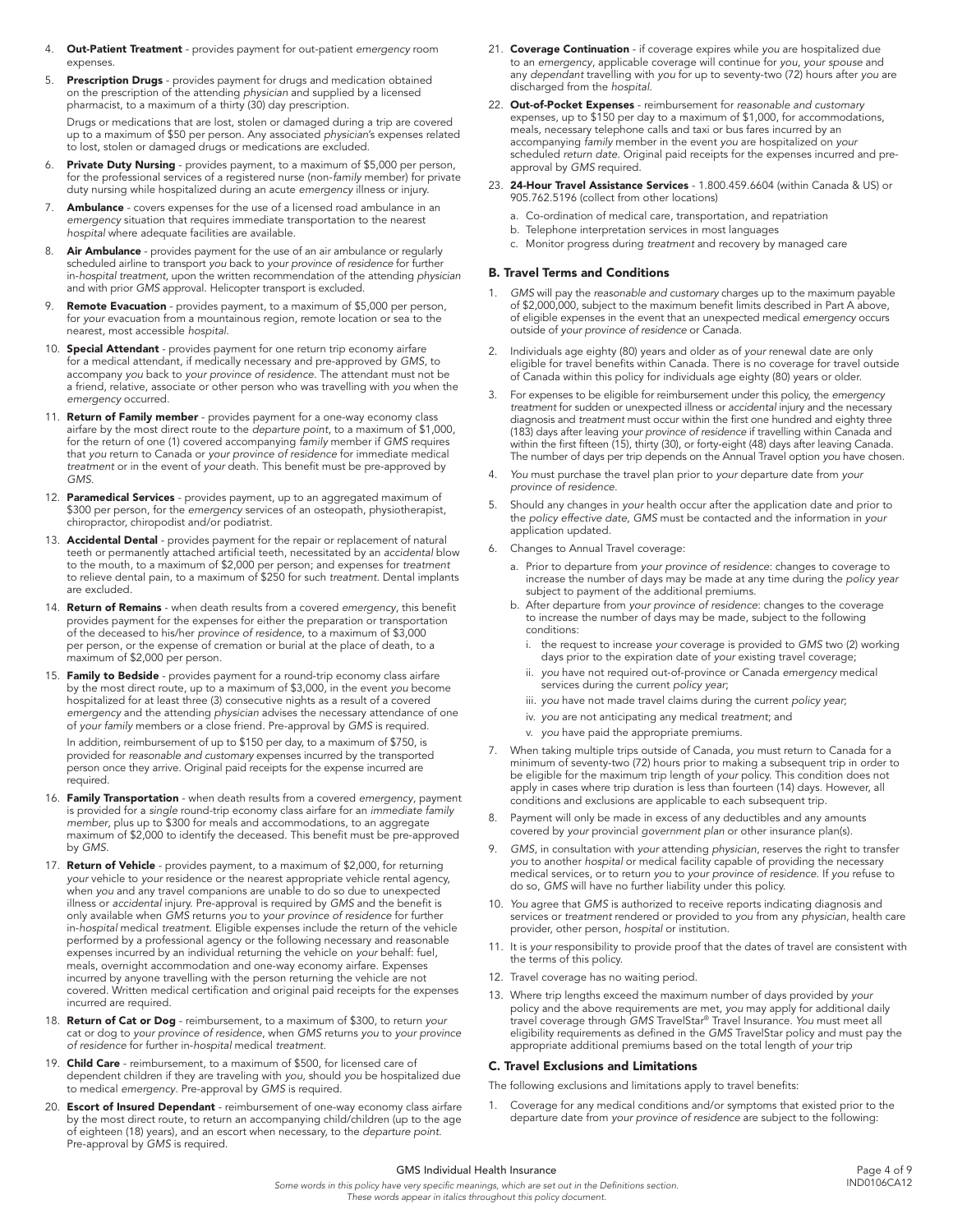- a. No benefits will be paid for any claims in the following circumstances:
	- if your medical condition(s) or related condition(s) and/or symptom(s) (whether or not a diagnosis has been determined) have not been *stable* at any time in the stability period specified in b. or c. below; or
	- ii. if at any time during the stability period specified in b. or c. below:
		- • any heart condition has not been *stable*; or
		- • any lung condition has not been *stable*.
- b. A 365 day stability period will apply immediately prior to *your departure date* from *your province of residence* to all of *your* pre-existing medical conditions, regardless of *your* age, if any of the following apply to *you*:
	- i. *you* use home oxygen for heart and/or lung disease;
	- ii. *you* have undiagnosed episodes of syncope/fainting or falling;
	- iii. *you* have kidney failure;
	- iv. *you* have both *heart disease* and insulin dependent diabetes and are taking medication for both; or
	- v. *you* have congestive heart failure.
- c. If any of the listed medical conditions in 1b. above do not apply to *you*, all *your* pre-existing medical conditions must be *stable* for:
	- i. 90 days immediately prior to *your* departure date from *your province of residence* for all individuals age 69 or younger; or
	- ii. 180 days immediately prior to *your* departure date from *your province of residence* for all individuals age 70 and older.
- 2. The following expenses are not covered by the policy:
	- a. expenses incurred where *you* act against medical advice or the advice of *GMS*;
	- b. expenses resulting from the regular care of a chronic condition;
	- c. expenses incurred as a result of *non-adherence* with medical *treatment* prior to departure;
	- d. expenses incurred when *you* travel to a country after such time that a travel advisory has been issued by the Canadian government recommending that Canadians do not travel to such country, or to specific regions within such country;
	- e. expenses that are a duplication of any service, allowance or reimbursement supplied by an existing *government plan* or private plan;
	- f. expenses for any *treatment*, hospitalization or surgery (including elective, nonelective, personal comfort, dental or cosmetic) which is not considered to be an *emergency*, even if it is recommended by a *physician*;
	- g. expenses for *treatment* at a diagnostic facility unless pre-approved by *GMS*; h. expenses for *emergency* air transportation or return to *province of residence*,
	- which is not arranged and pre-approved by *GMS*; i. expenses related to any advice, investigation, *treatment*, hospitalization or surgery, which is a continuation of, subsequent to, or a recurrence of, an *emergency* medical *treatment* of a sickness or injury;
	- expenses for drugs and medication which are commonly available without a prescription, not legally registered or approved in Canada, experimental drugs or preventative medicines or vaccines;
	- k. expenses related to transplants at *your* destination, including but not limited to organ transplants, bone marrow or stem cell transplants;
	- l. any expenses incurred where travel is undertaken for the purpose of obtaining medical or surgical diagnosis or *treatment*, or when any medical *treatment* is pre-scheduled prior to departure from *your province of residence*;
	- m. expenses resulting when travel is booked or commenced contrary to medical advice;
	- n. expenses related to pregnancy, miscarriage, childbirth or complications of any of these conditions occurring after the first eighteen (18) weeks of pregnancy;
	- o. expenses for routine or general physical examinations, checkups or services of a continued nature following *emergency treatment* of a sickness or injury;
	- p. expenses related to coronary artery angioplasty, cardiac surgery or implantable cardioverter defibrillator (ICD) (including any associated diagnostic tests or charges), unless necessary in a medical *emergency* and pre-approved by *GMS*;
	- q. expenses for any endovascular surgical procedures, either done individually or in combination with conventional surgical procedures;
	- r. expenses incurred as a result of a motor vehicle *accident*, unless such services are not covered by any other public or private vehicle insurance;
	- s. expenses resulting from participation in professional sports, any speed contest, SCUBA diving (unless NAUI, PADI, ACUC or SSI certified), extreme sports including but not limited to: parachuting, mountaineering, skydiving, rodeo, hang gliding, bungee cord jumping, acrobatic or stunt flying or a flight *accident* unless riding as a passenger on a commercially licensed airline.
	- t. expenses for any *treatment* which is considered by *GMS* to be experimental (*GMS*'s opinion on the issue is final and binding);
	- u. expenses for *treatment* or services that contravene or are prohibited by the provincial laws of *your province of residence* and the federal laws of Canada that apply in *your province of residence*;
	- v. expenses for persons holding a work visa from the country to which they are travelling while working; or for persons who are working in hazardous occupations; and
	- w. expenses resulting from any nuclear reaction, radiation or radioactive contamination or occurrence, where the risk of the exposure was present prior to *your* departure, however caused.

#### DENTAL CARE

If *you* have purchased the Dental Care additional coverage option, the following dental care benefits are available within Canada, based on the *Dental Fee Guide* within *your province of residence*.

#### A. Dental Care Benefits

1. 1st *policy year* – 75% of eligible charges for Basic Dental Services, to a maximum of \$500 per person per *policy year*. Waiting period applies.

2nd *policy year* – 80% of eligible charges for Basic Dental Services and 50% of eligible charges for Major Dental Services, to a combined maximum of \$750 per person per *policy year*.

3rd *policy year* – 80% of eligible Basic Dental Services and 50% of eligible Major Dental Services, to a combined maximum of \$1,000 per person per *policy year*.

#### 2. BASIC DENTAL SERVICES

Subject to the limitations and exclusions stated within this policy, "Basic Dental Services" covers the following:

- a. complete dental examinations once per three (3) *policy year*s;
- b. limited oral examination procedures; recall and specific examinations will be subject to a combined maximum of two (2) examinations per *policy year* (*emergency* examinations are unlimited);
- c. dental x-rays:
	- i. one of either a complete series or panoramic x-ray per three (3) *policy year*s
	- ii. intra-oral and extra-oral x-rays to a maximum of ten (10) films per two (2) *policy year*s;
- d. *treatment* planning and consultation;
- e. diagnostic casts once per three (3) *policy year*s;
- scaling, to a maximum combined with periodontal root planing of ten (10) time units per *policy year*;
- g. periodontal root planing, to a maximum combined with scaling of ten (10) time units per *policy year*;
- h. polishing, two (2) times per *policy year*;
- i. topical fluoride *treatment*, two (2) time units per *policy year*;
- pit and fissure sealants, once per tooth per lifetime for dependent children under eighteen (18) years of age;
- k. protective mouth guards, one (1) per *policy year* for dependent children under sixteen (16) years of age and one (1) per three (3) *policy year*s for adults;
- l. space maintainers and maintenance when a *dentist* has removed a primary tooth and an appliance is used to maintain space for a permanent tooth;
- m. interproximal disking of teeth;
- n. occlusal adjustment and equilibration, to a maximum of four (4) time units per *policy year*;
- o. basic restorations of teeth including caries, trauma and pain control, amalgam restorations, prefabricated restorations, and plastic restorations;
- p. endodontic *treatment* for permanent teeth including *treatment* of the pulp chamber, root canal therapy, periapical services, miscellaneous surgical services (root amputation, hemisection, replantation, and perforations), and miscellaneous endodontic procedures (open and drain and non-vital bleaching); root canal therapy is limited to one (1) per tooth per five (5) *policy year*s;
- q. non-surgical periodontal services including management of oral disease and desensitization;
- r. surgical periodontal services including gingival curettage, gingivoplasty, gingivectomy, and flap approach; each type of surgery is limited to one (1) per site (sextant) per *policy year*;
- s. removable prosthodontic services including denture repairs and additions, tissue conditioning for dentures and miscellaneous denture services (resilient liner and resetting of teeth);
- t. denture relining and rebasing, once per three (3) *policy year*s per arch;
- u. denture remakes, when a replacement partial denture would be eligible for coverage;
- v. fixed prosthodontics repairs including replacement repairs, removal of existing fixed bridge/prosthesis, reinsertion, re-cementation, and fixed bridge/ prosthesis repairs;
- w. basic oral surgery including erupted teeth extractons, surgical extractions, surgical excisions, surgical incisions, and post-surgical care;
- x. anaesthesia; and
- y. dental appliances for the control of oral habits (including Bruxism); one (1) per *policy year* for dependent children under sixteen (16) years of age and one (1) per three (3) *policy year*s for adults.

#### 3. MAJOR DENTAL SERVICES

Subject to the limitations and exclusions stated within this policy, "Major Dental Services" covers the following:

- a. inlays, onlays, crowns, and veneers when a tooth has extensive structural loss due to traumatic injury, fracture of the tooth or cusps, or where significant areas of previous fillings and decay prevent the use of more traditional filling materials to adequately restore the tooth; replacement must be separated by at least five (5) *policy year*s;
- b. initial complete or partial dentures for teeth extracted while *you* are covered under this plan to a maximum of one (1) per arch;

#### GMS Individual Health Insurance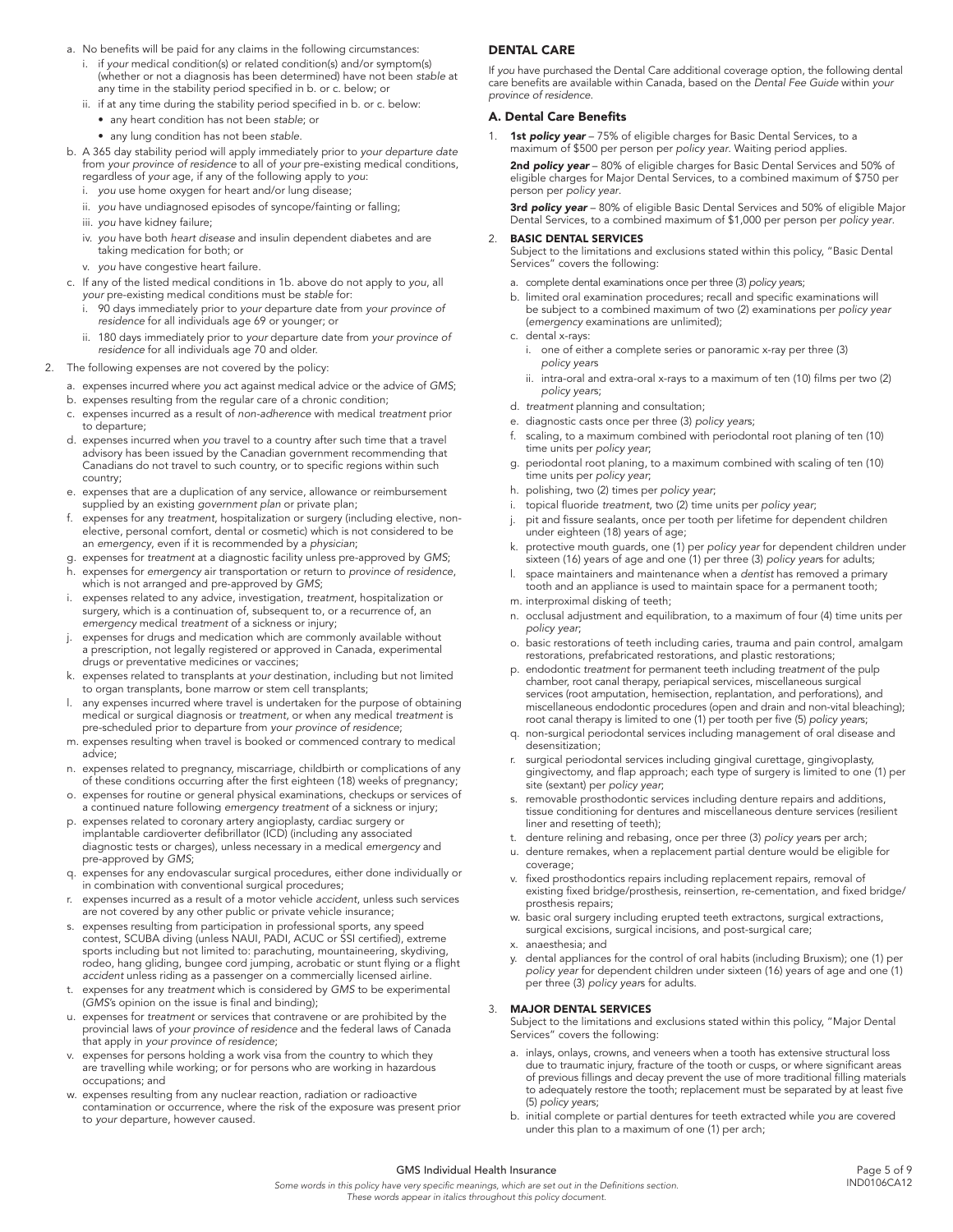- c. replacement of complete or partial dentures for teeth extracted while *you* are covered under this plan, or provided the existing complete or partial denture is at least five (5) years old; the cost of transitional dental work will be deducted from the final bridge or denture, if done within one (1) year;
- d. denture adjustments, once per *policy year*;
- e. initial bridge pontics and fixed bridge retainers on teeth extracted while *you* are covered under this plan; if there were three or more teeth missing prior to *you* becoming eligible for coverage under this policy, *GMS* will pay for a partial denture only; and
- f. replacement bridge pontics and fixed bridge retainers on teeth extracted while *you* are covered under this plan, or if the existing bridge pontics or fixed bridge retainer is at least five (5) years old.

#### B. Dental Care Exclusions and Limitations

The following exclusions and limitations apply to Dental Care benefits.

- 1. Services totalling \$500 or more must have prior approval from *GMS* before the services are begun. If a dental pre-authorization is not submitted prior to commencement of services, benefits otherwise payable shall be limited to \$500 for the services performed.
- 2. *GMS* will pay for services and procedures only to the maximum amounts as provided for in the *Dental Fee Guide*. Any charges over and above the *Dental Fee Guide* will be *your* responsibility.
- 3. *GMS* will only cover standard cast chrome with external clasp retainers or acrylic partial denture. When an alternate appliance is supplied, *GMS* will pay the .<br>standard rates.
- 4. If *you* and the *dentist* decide on a personalized restoration in the construction of a denture, or specialized techniques are employed as opposed to standard procedures, *GMS* will provide benefits at the appropriate amount for a standard denture and standard techniques.
- 5. *GMS* will pay only for x-rays performed by a *dentist*.
- 6. The provision of prosthetic devices including complete dentures, partial dentures, fixed bridgework (and crowns that are part of the bridgework) shall not be covered under this policy if the device was ordered or the service for the device was started before the *benefit effective date*.
- 7. The policy covers only *necessary and adequate* dental services. Where there is a dispute as to *necessary and adequate* dental services, the determination of *GMS* shall be final.
- 8. Where an examination has been performed that identifies *necessary and adequate* dental services, *GMS* will pay for the examination fee and the *necessary and adequate* dental services as covered under the policy. Fees for secondary dental examinations during the *treatment* of the diagnosed dental services will not be covered.
- 9. Multiple restorations submitted on the same tooth will be limited according to *reasonable and customary* charges as indicated in the *Dental Fee Guide*.
- 10. Waiting Periods
	- a. The *benefit effective date* for Dental Care Benefits coverage occurs after being enrolled in this option for three (3) months.
	- b. In situations where a person is changing from another *GMS* plan, waiting periods will be waived for any Dental Care benefits which were covered under the previous *GMS* plan, if the person was enrolled in that plan for at least three (3) months. The waiting period will not be waived if the previous *GMS* plan provided coverage only for *accidental* injury to natural teeth.
	- c. In situations where a person is transferring from another insurance carrier, waiting periods will be waived for comparable dental care benefits which were covered under the previous carrier's plan, if the person was enrolled in that plan for at least three (3) months. Proof of previous coverage is required in order to have benefit waiting periods waived.
- 11. The following services or supplies are excluded from coverage:
	- a. expenses compensable under Worker's Compensation Laws or any Government Agency;
	- b. expenses for cosmetic purposes;
	- c. expenses associated with congenital defects, developmental malformations or temporomandibular joint disorders;
	- d. expenses for implants or crowns involved in an implant procedure and surgical insertion;
	- e. expenses for the replacement of lost or stolen dentures;
	- f. expenses incurred to increase vertical dimension and repair or restore teeth damaged or worn due to attrition or vertical wear; and
	- g. expenses for tissue grafts.

#### PRESCRIPTION DRUGS

If *you* have purchased a prescription drug additional coverage option, *GMS* will provide payment for the following benefits within *your province of residence*.

#### A. Prescription Drug Benefits

1. Payment, to a maximum of \$3,500 per person per *policy year*, of the charges for drugs listed in *your* provincial health prescription drug services *formulary* plan when purchased in *your province of residence* and when ordered in writing by a *physician*. For those provinces which do not have a prescription drug services *formulary* plan, claims will be adjudicated based on the Saskatchewan Prescription Drug Services *Formulary*.

2. If *you* have purchased the Prescription Drug Enhanced option, *GMS* will provide payment for the following benefits within *your province of residence*.

Payment to an overall maximum of \$5,000 per person per *policy year*, subject to the following conditions:

- a. payment for newly prescribed drugs listed in *your* provincial *formulary* when purchased in *your province of residence*;
- b. payment for oral contraceptives listed in *your* provincial *formulary* when purchased in *your province of residence*; and
- c. payment up to \$500 per person per *policy year* for prescription medication:
	- i. for any pre-existing medical condition at the time of application; and ii. *special status* drugs and all medications that legally require a prescription by law.

 Claims will be adjudicated based on the *province of residence formulary*. For provinces that do not have a provincial *formulary*, claims will be adjudicated using the province of Saskatchewan *formulary*.

 This benefit excludes prescription medication for any pre-existing medical condition(s) at the time of application except as outlined.

3. For each eligible prescription which is purchased, *you* are responsible for a \$4 charge per prescription, whether submitted using *your GMS* pay-direct card or by manual submission to *GMS*.

#### B. Prescription Drug Exclusions and Limitations

The following exclusions and limitations apply to prescription drug benefits.

- 1. This benefit excludes the following prescription drugs: drugs not listed in *your* provincial health prescription drug services *formulary* or drugs for which *you* have been granted *special status*, except where covered under the Prescription Drug Enhanced option; fertility drugs; drugs intended for the *treatment* of sexual dysfunction; lifestyle drugs; drugs intended for the *treatment* of hair loss or to restore hair growth; experimental drugs; diet drugs; drugs used for cosmetic purposes; over-the-counter drugs; drugs used to stop smoking; vitamin products; blood and blood plasma; contraceptives, except where covered under the Prescription Drug Enhanced option; contraceptive devices; foams or gels; atomizers; vaporizers; first aid supplies; food and nutritional systems; delivery and transportation charges; and video instructional kits, informational manuals or pamphlets.
- 2. This benefit excludes any prescription medication for any pre-existing medical condition(s) in which prescription medication has been taken in the six (6) months prior to application for coverage and/or prescription medication for which refills were authorized at the time of application, except where covered under the Prescription Drug Enhanced option.
- 3. Generic substitutions may be used to replace brand name prescription drugs, unless "no substitutions" is specifically indicated on the prescription by the *physician*.
- 4. Prescriptions for compounds (a mixture of ingredients prepared by a pharmacist) are subject to the following restrictions.
	- a. Eligible ingredients include benzoin tincture, hydrocortisone powder, liquor carbonis detergens (LCD), menthol, salicylic acid, sulfur, tar distillate, erythromycin powder, clindamycin powder and ketoconazole powder;
	- b. Eligible bases include aquaphor ointment, dermabase, glaxal base, lanolin (anhydrous), petrolatum, and schering base.
	- c. One or more of the eligible ingredients may be added to any of the listed eligible bases or any topical medication that is an eligible benefit under the prescription drug benefits.
	- d. Compounds must contain an active ingredient in a therapeutic concentration that is an eligible drug under the prescription drug benefits.
	- e. The following compounds are ineligible: compounds created where two eligible bases are combined; compounds for cosmetic purposes, such as baldness, dry skin or facial wrinkles; compounds that duplicate the formulation of a manufactured pharmaceutical product; and compounds that are unproven, such as drugs intended for oral use that are compounded into a topical mixture.

## HOSPITAL CASH

If *you* have purchased the Hospital Cash additional coverage option, the following benefit is available.

#### A. Hospital Cash Benefit

This benefit provides payment of \$100 per day if *you* are confined to a *hospital* and undergoing active *treatment* on an in-patient basis due to *accident* or illness.

Coverage commences on the 4th day of hospitalization or on the 7th day of hospitalization due to pregnancy or childbirth. This benefit provides for a maximum of 30 (thirty) consecutive days of in-patient hospitalization.

*You* must be released from the *hospital* for a minimum of sixty (60) days before a subsequent claim can be made for the same diagnosis or illness.

#### B. Hospital Cash Exclusions and Limitations

The following exclusions and limitations apply to the Hospital Cash benefit.

1. The *benefit effective date* of this benefit must precede the *hospital* admittance date.

#### GMS Individual Health Insurance *Some words in this policy have very specific meanings, which are set out in the Definitions section.*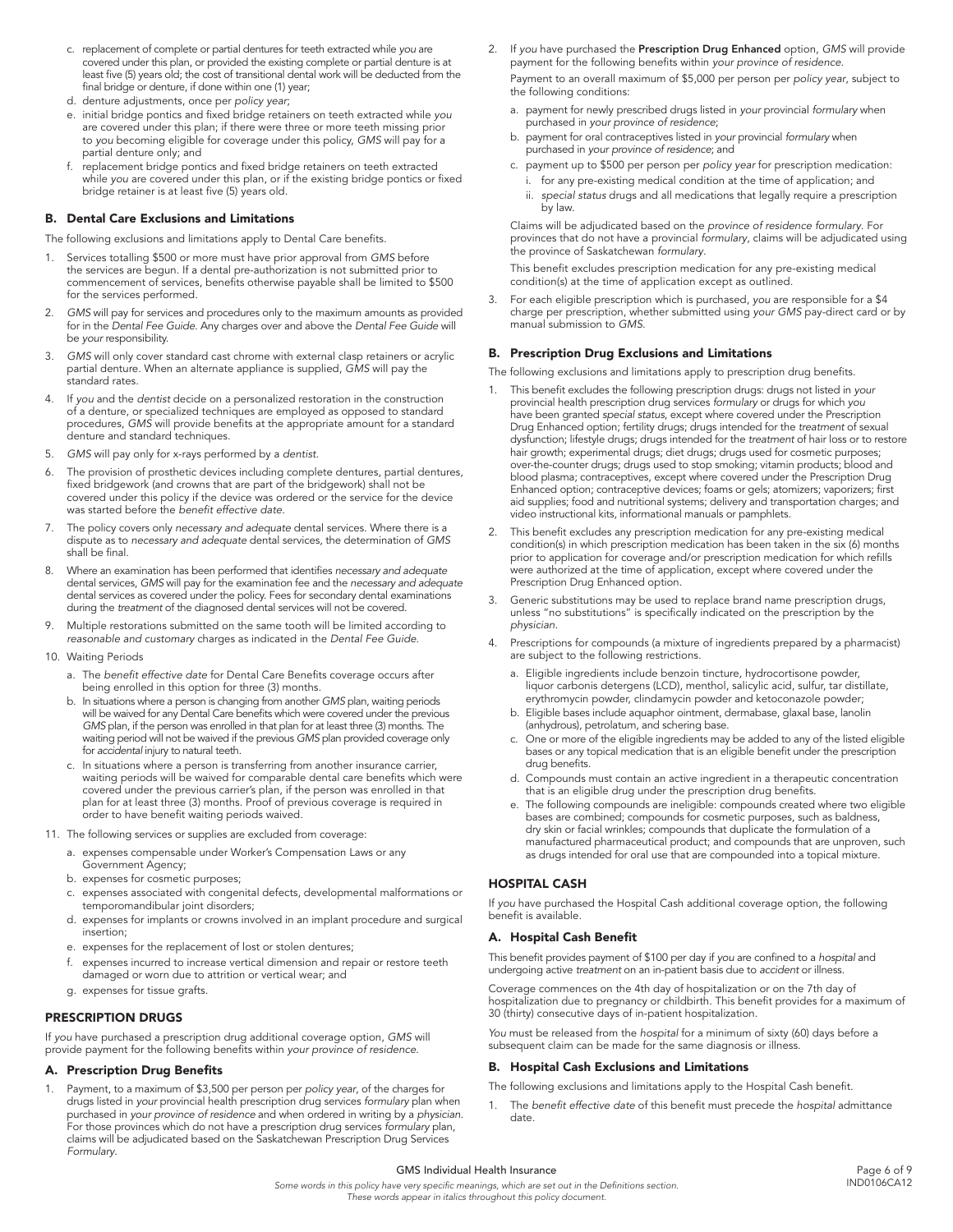- 2. This benefit is not available for *hospital* stays for conditions in which *you* are awaiting, wait listed or scheduled for hospitalization or surgery at the time of application for Hospital Cash benefits. If *you* were diagnosed with cancer in the twenty-four (24) months prior to *your* application for this plan option *you* will not be covered for any cancer-related *hospital* stays.
- 3. Benefits for this policy will not apply to newborn children until after they have been released from the *hospital* following birth; they are added to the policy; and the appropriate premiums are paid.
- 4. In calculating the number of days in respect of coverage, the day of admission shall be counted as one day, but the day of discharge shall not be counted unless it is also the day of admission.
- 5. This benefit is only payable when *you* are hospitalized within Canada.
- 6. When making a Hospital Cash benefit claim *GMS* requires the official discharge papers from the *hospital* stating the admission and discharge dates, as well as a diagnosis by *your physician* in regards to *your* admission to the *hospital*.

## GENERAL TERMS AND CONDITIONS

The following terms and conditions apply to all benefits and coverage under this policy, including all health plan options and *additional coverage options*.

- 1. Enrolment is open to any person on a *single*, *couple* or *family* basis, who has valid health coverage from their *province of residence* and who remains in their *province of residence* for a minimum of one hundred and eighty (180) days of each calendar year.
- 2. A *family* contract is limited to six (6) individuals consisting of two (2) parents with four (4) *dependant*s or one (1) parent and five (5) *dependant*s. Additional *family* members may be added, subject to an additional fee for each additional *family* member to be insured.
- 3. *GMS* must be notified within thirty (30) days in order to add a newborn to the policy from their date of birth. If not notified within that time frame, coverage is effective on the date of notification.
- *4. You* have ten (10) days from the day *you* apply for *your* policy to return it to *GMS* for cancellation. The policy will be considered null and void and any premium paid up to the end of the 10-day examination period will be refunded, provided no claim has been incurred. If a claim has been paid, the amount must be repaid to GMS less the premium amount immediately before the policy will be deemed null and void. This period of examination expires ten (10) days after *you* apply for *your* policy and have received a copy of the policy contract. All other requests for termination are subject to the conditions provided for in the Statutory Conditions section.
- 5. *You* may upgrade *your* health plan option or add additional coverage for dental care, prescription drugs, or Hospital Cash to *your* health plan at any time during the *policy year*. The additional coverage will be added on to *your* health plan for the remaining term of the *policy year*. Reimbursement for claims for the additional benefits purchased will be prorated for the remaining term of the *policy year*.
- 6. *You* may downgrade *your* health care benefits at *your* renewal. Written notice should be sent to *GMS* requesting the change. The coverage being downgraded must have been in-force for a minimum of twelve (12) months before *GMS* will allow the downgrade.
- 7. *GMS* reserves the right to individually establish or amend premium rates, benefit provisions and/or terms and conditions upon application or renewal or with thirty (30) days advance notice.
- 8. All amounts stated in this policy are in Canadian funds.
- 9. If eligible expenses are incurred due to the fault of a third party, *GMS* may take legal action against the person(s) at fault in *your* name to recover these expenses. *You* agree to fully cooperate with *GMS* in any action that might be taken.
- 10. This policy is in excess only of all other insurance plans or amounts recoverable by any other party. If *GMS* pays eligible expenses to *you* and a third party makes payment for those same benefits, *you* are responsible for reimbursing *GMS* the amount previously paid by *GMS*.

Benefits are payable only for amounts in excess of what would normally be payable under *government plan*s as they exist as of the *policy effective date* of this policy.

There is no coverage for any benefits of any nature, which were provided by a *government plan* on the *policy effective date* of this policy regardless of whether such benefits continue to be provided by a *government plan* at the time a claim is made.

- 11. In the event that *you* have concurrent insurance from another source(s) in respect of benefits provided under this policy, benefits shall be co-ordinated with *your* other insurer(s) as follows.
	- a. All benefits from any *government plan* shall be determined and recovered first.
	- b. *GMS* will pay eligible expenses only in excess of amounts covered by that of other insurer(s), including but not limited to, any employment related plan, extended health care plan, private or provincial vehicle insurance, credit card policy or any other insurance, whether collectible or not.
	- c. If, however, the other source(s) of coverage is also "excess only", all benefits shall be determined and recovered from the policies based on the following priority:
		- i. any plan not containing a co-ordination of benefits statement; then
- ii. any employment/retirement related plan; then
- iii. any other plan, including *GMS* (In this case, the benefits shall be prorated according to the maximum amounts that would have been payable as the result of the benefit contained under the respective plans. *You* agree that prorated sharing is what was intended when the policy was entered into and that sharing on any other basis including on the basis of independent or several liability and/or equal sharing is not what was intended or agreed to); then
- iv. the private plan (Individual Health Plan) where the insured person is covered as a member.
- 12. No benefit will be paid for or provided that is a duplication of any service, allowance or reimbursement supplied by an existing *government plan* or private plan.
- 13. When requested by *GMS*, *you* must apply for all publicly funded support programs that exist or may come to exist during the *policy year*.
- 14. *GMS* is not responsible for the availability, quality, results or effectiveness of any medical *treatment* or transportation or *your* failure to obtain medical *treatment*.
- 15. Expenses resulting directly or indirectly from the commission or attempted commission of any criminal, criminal-like or illegal activity; intentional self-injury, suicide or attempted suicide; pre-existing *mental illness*; the consumption or abuse of any alcohol, medication or drugs, or any event, act or omission caused or contributed to by the use or abuse of alcohol, medication or drugs; any participation in the armed forces; or any willful exposure to peril.
- 16. No benefit will be provided for expenses incurred as a result of a motor vehicle *accident*, unless such services are not covered by any other private or public vehicle insurance.
- 17. No benefit will be provided for expenses resulting from participation in professional sports; any speed contest; SCUBA diving (unless NAUI, PADI, ACUC or SSI certified); extreme sports including but not limited to, parachuting, mountaineering, skydiving, rodeo, hang gliding, bungee cord jumping, acrobatic or stunt flying; or a flight *accident* unless riding as a passenger on a commercially licensed airline.
- 18. Any material misrepresentation, provision of incorrect information or nondisclosure of information by *you* will result in non-payment of any claim and will void *your* coverage.
- 19. If *GMS* determines that there is no coverage for a claim(s) under this policy, notwithstanding that amounts may have been advanced to *you* or on *your* behalf, all amounts so advanced to *you* or on *your* behalf must be repaid by *you* to *GMS* on demand. In such circumstances any payment(s) made by *GMS* will not constitute an acceptance of coverage.
- 20. By purchasing this policy *you* are authorizing:
	- a. Any *physician*, health care provider, other person, *hospital* or institution to release to *GMS* and/or its authorized agents, representatives, affiliates or other service providers (collectively "GMS") any information covering *your* medical history, symptoms, *treatment*, examination, diagnosis and/or services rendered to *you* or any of *your dependant*s.
	- b. *GMS* to collect store and use any information which is provided by *you* and any information obtained pursuant to clauses a. and c.
	- c. *GMS* to obtain information from, or disclose information to any *government plan*; the operator of any *hospital*, clinic, or other health facility; a *physician* or other health care provider; any insurance company; or any other service provider or third party as may be reasonably required. This information is intended for the purposes of administering the plan and communicating with *you*.
	- d. Subject to legal or contractual restrictions, *you* may (upon reasonable written notice to *GMS)*, choose to withdraw *your* consent to the collection, use and disclosure of such information. It is important to note that if *your* consent is withdrawn, *you* will restrict *GMS*' ability to administer *your* plan. Further, if *you* withdraw *your* consent, *GMS* may not be able to offer *you* products and services and *you* will limit *GMS*' ability to pay *your* claim(s).
- 21. As provided for under Section 102 of the Insurance Act *you* may, by contract or declaration, designate the insured, the insured's personal representative or a beneficiary as a person to whom insurance money is to be payable by providing written notice to *GMS* of such designation. Designations made through the insurance contract shall be deemed to be revocable and shall be in effect until *you* alter or revoke the designation in writing. *GMS* reserves the right to restrict or exclude *your* right to designate persons to whom insurance money is payable.
- 22. *You* agree to fully cooperate with *GMS* to provide the documentation and authorization required by *GMS* to administer *your* plan, including the assessment of *your* claim(s). Failure to do so with respect to the assessment of *your* claim(s) will result in non-payment of the claim(s), in accordance with the general conditions.
- 23. This policy shall be interpreted and construed in accordance with the law of the Province of Saskatchewan and the federal law of Canada applicable therein, and the parties hereby attorn to the non-exclusive jurisdiction of the Courts of the Province of Saskatchewan.
- 24. *GMS* reserves the right to suspend claims reimbursement until such time as payment of premiums in full is received.

In the event of non-payment of premiums, *GMS* reserves the right to terminate the policy with notice. Failure to provide payment of a policy renewal offer within one (1) month of the offer will result in *GMS* terminating the policy with notice. Terminated policies may be reinstated within two (2) months of the termination date.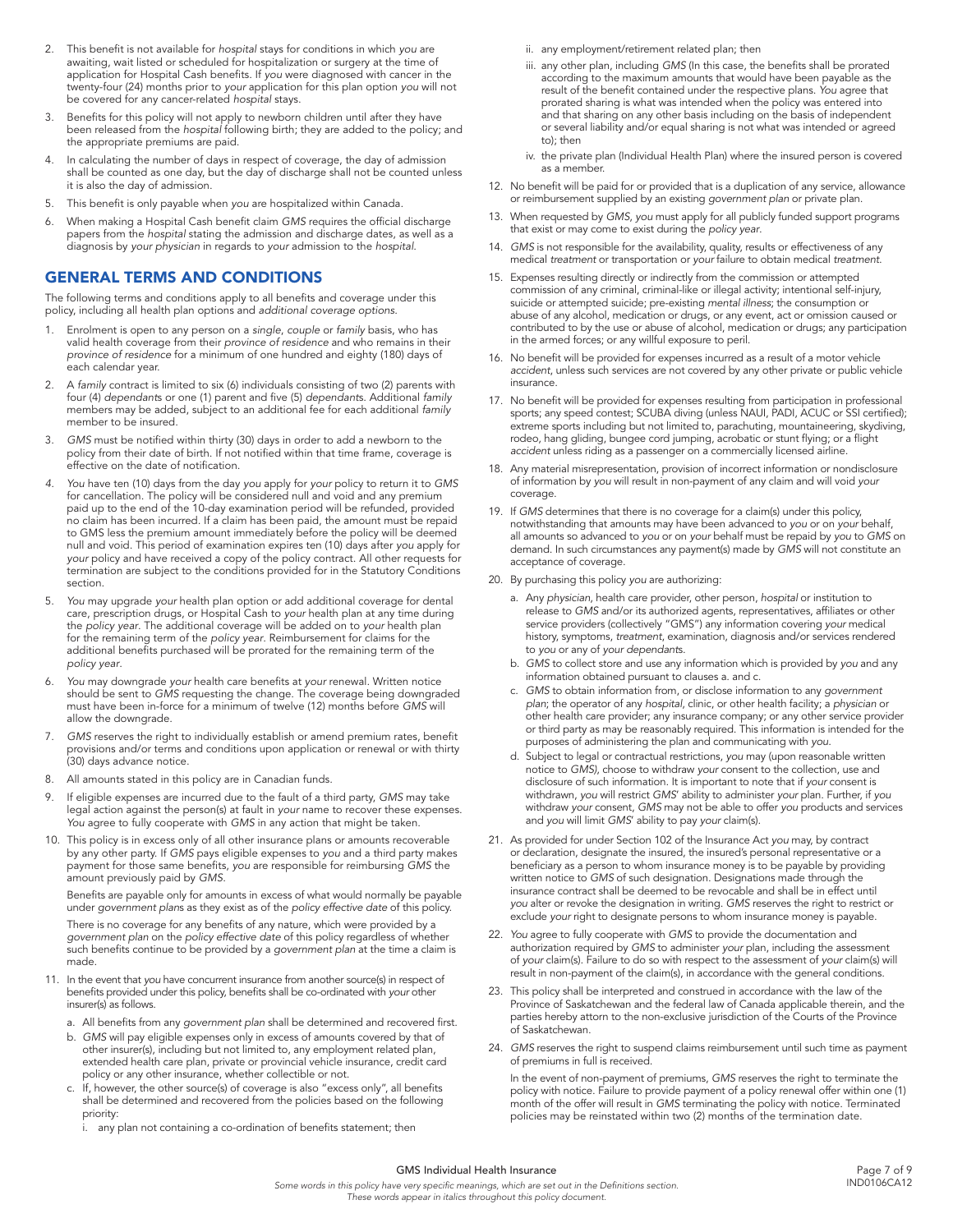- 25. *You* may terminate the policy as provided for in the Statutory Conditions. Termination shall take effect based on one of the following:
	- a. the day preceding the next scheduled monthly withdrawal date, where a full month of coverage has expired; or
	- b. the day proceeding the last day of the expiry of a full month of coverage.

 Following the *effective date* of the termination, no further claim will be paid, regardless of the date on which the claim was incurred.

- 26. Following a termination by the *policyholder*, re-application for an individual health product with *GMS* is restricted for a two (2) year waiting period unless one of the following reasons for termination apply:
	- a. the new application is medically underwritten before acceptance; or
	- b. the original termination was requested for one of the following conditions:
		- i. coverage was replaced by a new group health policy, without a lapse;
		- ii. coverage was replaced by a new Individual Health policy, without a lapse; or
		- iii. termination was requested due to death, separation or divorce from an insured *spouse* and new coverage is applied for with *GMS*, without a lapse.
- 27. Coverage must be continuous for dental care benefits to be maintained. Upon termination, all dental care benefits will cease, including any pre-approved services or *treatment*s.
- 28. Every action or proceeding against an insurer for the recovery of insurance money payable under the contract is absolutely barred unless commenced within the time set out in the Insurance Act (BC, AB, MB, NS, PE – title of act may vary by jurisdiction), Limitations Act (SK, NF), Limitations Act 2002 (ON) or other applicable legislation.

## HOW TO MAKE A CLAIM

#### A. Making a Claim

The following terms and conditions apply for reimbursement of a claim, in addition to the statutory conditions, and apply to claims made under all benefits and coverage under this policy, including all health and travel plan options and *additional coverage options*. Some benefits require pre-approval by *GMS* or written referrals from qualified *physician*s for coverage to apply. Please refer to each benefit for specifics.

- 1. *GMS* requires a completed claim form, original itemized receipts including name, date and details of service, as well as *physician* referral (if applicable), when making a claim.
- 2. A *GMS* claim form or a standard dental claim form must be completed and submitted when making a dental claim, and include the following information: *your* name, *GMS* number, address and phone number, date and details of the service(s).
- 3. *GMS* requires the official discharge papers from the *hospital* stating the admission and discharge dates, as well as a diagnosis by *your physician* in regards to *your* admission to the *hospital,* when making a claim for the Hospital Cash benefit.
- 4. All claims must be submitted within twelve (12) months of the date of service in order to be eligible for reimbursement. However, if the policy has expired, any claim must be submitted to *GMS* within thirty (30) days following the expiry date.
- 5. Claims for benefits under Annual Travel require the following.
	- a. *You* or someone on *your* behalf must contact *GMS* prior to *treatment* whenever possible. Failure to contact *GMS* within twenty-four (24) hours of receiving medical *treatment* or admission to *hospital* will limit benefits otherwise payable to 70% of eligible charges to an aggregate maximum of \$50,000.
	- b. If *you* incur eligible travel expenses, *you* will also need to provide *GMS* the original copy of the itemized account of expenses, proof of departure date, the name of any other travel insurance provider (and a copy of each policy) and particulars of all provincial health plan payments.
- 6. *GMS* may pay part or all of the benefit directly to the provider of the service.

## STATUTORY CONDITIONS

#### 1. The contract

(1) The application, this policy, any document attached to this policy when issued, and any amendments to the contract agreed upon in writing after the policy is issued, constitute the entire contract, and no agent has authority to change the contract or waive any of its provisions.

#### Waiver

(2) The insurer shall be deemed not to have waived any condition of this contract, either in whole or in part, unless the waiver is clearly expressed in writing signed by the insurer.

#### Copy of application

(3) The insurer shall, upon request, furnish to the insured or to a claimant under the contract a copy of the application.

#### 2. Material facts

No statement made by the insured or person insured at the time of application for this contract shall be used in defence of a claim under or to avoid this contract unless it is contained in the application or any other written statements or answers furnished as evidence of insurability.

#### Termination by insured

The insured may terminate this contract at any time by giving written notice of termination to the insurer by registered mail to its head office or chief agency in the province, or by delivery thereof to an authorized agent of the insurer in the province, and the insurer shall upon surrender of this policy refund the amount of premium paid in excess of the short rate premium calculated to the date of receipt of such notice according to the table in use by the insurer at the time of termination.

#### 6. Termination by insurer

- (1) The insurer may terminate this contract at any time by giving written notice of termination to the insured and by refunding concurrently with the giving of notice the amount of premium paid in excess of the pro rata premium for the expired time.
- (2) The notice of termination may be delivered to the insured, or it may be sent by registered mail to the latest address of the insured on the records of the insurer.
- (3) The insurer may deliver notice of termination to the insured by personal delivery, regular post (notice by regular post not valid in AB, ON & BC) or registered mail. Where notice is delivered by:
	- (i) personal delivery, 5 days' notice of termination shall be given which notice shall begin on the date of personal delivery;
	- (ii) regular post, 10 days' notice of termination shall be given which notice shall begin on the day following the date of mailing of notice; or
	- (iii) registered mail, 15 days' notice of termination shall be given which notice shall begin on the day following delivery of the registered letter to the insured's address.

#### 7. Notice and proof of claim

- (1) The insured or a person insured, or a beneficiary entitled to make a claim, or the agent of any of them, shall:
	- (a) give written notice of claim to the insurer:
		- (i) by delivery thereof, or by sending it by registered mail to the head office or chief agency of the insurer in the province; or
		- (ii) by delivery thereof to an authorized agent of the insurer in the province;

not later than 30 days from the date a claim arises under the contract on account of an accident, sickness or disability;

- (b) within 90 days from the date a claim arises under the contract on account of an accident, sickness or disability, furnish to the insurer such proof as is reasonably possible in the circumstances of the happening of the accident or the commencement of the sickness or disability, and the loss occasioned thereby, the right of the claimant to receive payment, his age, and the age of the beneficiary if relevant; and
- (c) if so required by the insurer, furnish a satisfactory certificate as to the cause or nature of the accident, sickness or disability for which claim may be made under the contract and as to the duration of such disability.

#### Failure to give notice of proof

(2) Failure to give notice of claim or furnish proof of claim within the time prescribed by this statutory condition does not invalidate the claim if the notice or proof is given or furnished as soon as reasonably possible, and in no event later than one year from the date of the accident or the date a claim arises under the contract on account of sickness or disability if it is shown that it was not reasonably possible to give notice or furnish proof within the time so prescribed.

#### 8. Insurer to furnish forms for proof of claim

The insurer shall furnish forms for proof of claim within 15 days after receiving notice of claim, but where the claimant has not received the forms within that time he may submit his proof of claim in the form of a written statement of the cause or nature of the accident, sickness or disability giving rise to the claim and of the extent of the loss.

#### 9. Rights of examination

As a condition precedent to recovery of insurance moneys under this contract:

- (a) the claimant shall afford to the insurer an opportunity to examine the person of the person insured when and so often as it reasonably requires while the claim hereunder is pending; and
- (b) in the case of death of the person insured, the insurer may require an autopsy subject to any law of the applicable jurisdiction relating to autopsies.

#### 10. When moneys payable other than for loss of time

All moneys payable under this contract, other than benefits for loss of time, shall be paid by the insurer within 60 days after it has received proof of claim.